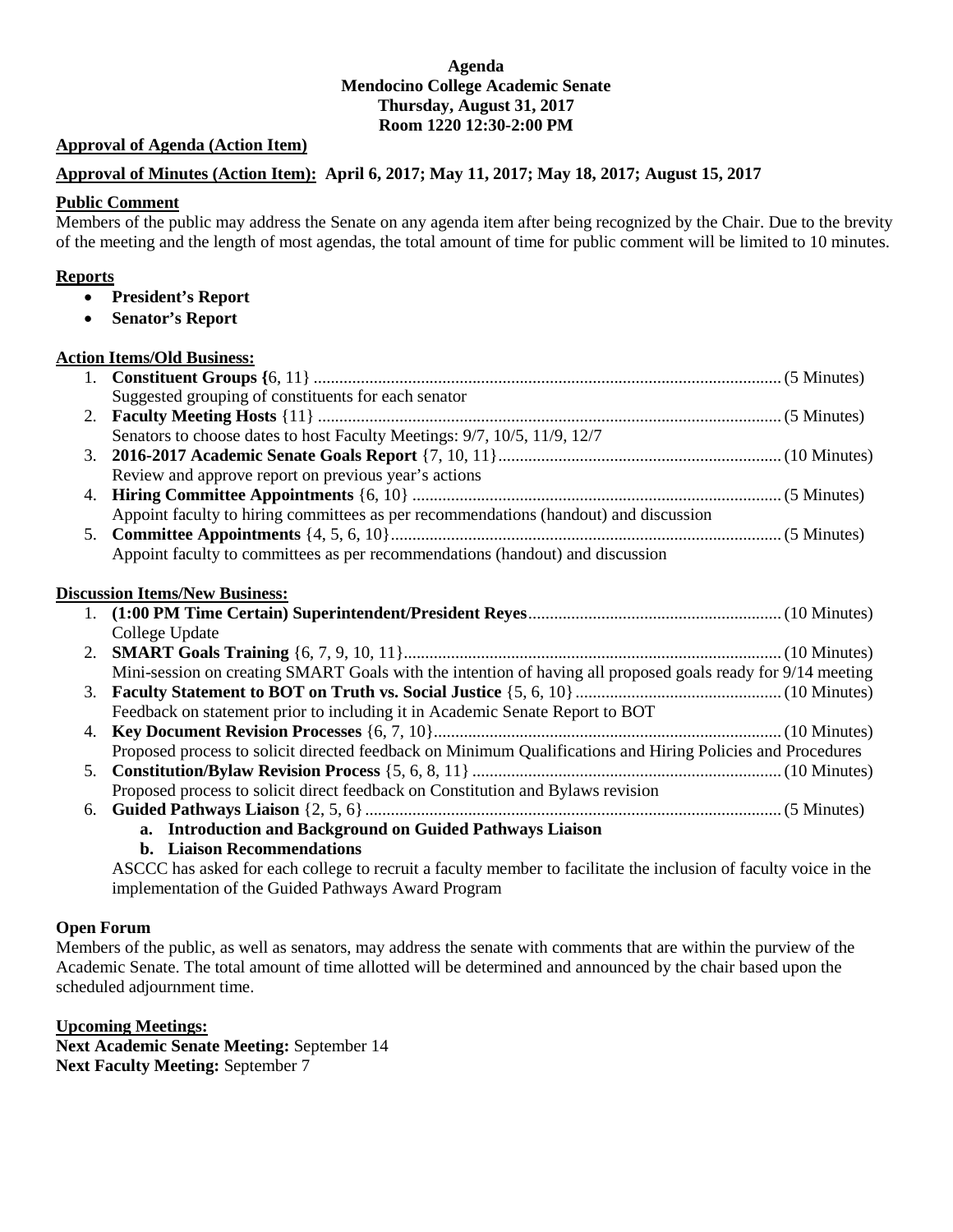# **PRESIDENT'S REPORT - August 31, 2017**

Respectfully submitted by Jason Edington, Academic Senate President

# **1. Appointment of Hiring Committee Members**

The following appointments were made:

• **Chemistry:** Marcus Frederickson, Steve Cardimona, and Roger Ahders

# **2. Committees**

I wish to thank the many volunteers for standing committees as well as hiring committees. An extra big thank you to the several part-time faculty that are interested in being on standing committees.

There are two committees that need a Senator to be on; Accreditation Steering (Conan McKay has volunteered) and a co-chair for Enrollment Management. Please let me know asap if you are interested in either of these.

# **3. Social Justice/Truth**

Today we will be looking at the letter that has been written through faculty conversation with the intention of my including this in my report to the Board of Trustees. I also think it would be a good idea to have faculty presence at the Board of Trustees meeting. This meeting will be on September 13 in Ukiah, and generally the time for public comments is at 5:30. The Board Packet will be available on the portal (front page, District Announcements) by 5pm Friday, September 8.

# **4. Tidbits**

- Janice Timm will begin taking minutes beginning 9/14.
- EEO Advisory Committee will meet on 9/14 would a Senator be interested in attending with me?
- Website is up to date with Agendas and approved minutes goal will be to have these keep current as quickly as possible.
	- My personal goal will be to have the minutes up by Monday after the meeting they are approved (sooner if possible).
	- Another personal goal is to have minutes ready at next meeting every meeting.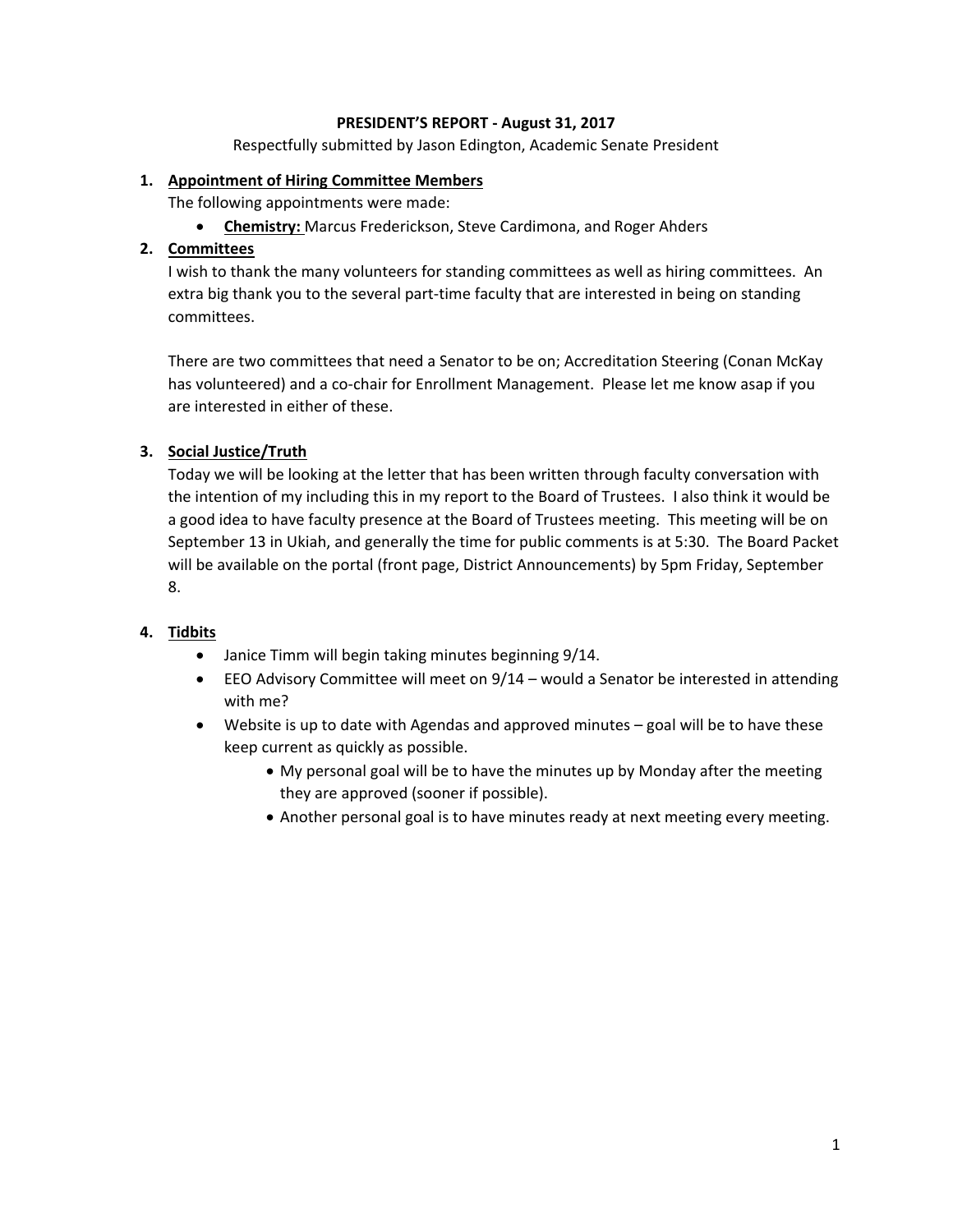| Proposed 2017-2018 Constituent Groups |                        |                                                                |                    |                                |                      |                   |  |  |
|---------------------------------------|------------------------|----------------------------------------------------------------|--------------------|--------------------------------|----------------------|-------------------|--|--|
| Catherine Indermill                   | Doug Browe             | Hollis, Rhea                                                   | <b>Conan McKay</b> | <b>Maria Cetto</b>             | Donham, Rachel       | Grisanti, Rodney  |  |  |
| <b>Mathematics</b>                    | Fine & Performing Arts | Learning Skills &<br><b>Student Support</b><br><b>Services</b> | <b>CTE</b>         | English, Library &<br>Language | Science              | Social Sciences   |  |  |
| Ahders, Roger                         | Boswell, Doug          | Azuela, Daniela                                                | Crean, Heidi       | Buccelli, Ginny                | Beck, Tim            | Aquire, Neeka     |  |  |
| Banta, Leslie                         | Decker, Stephen        | Combs, Kurt                                                    | Laughton, Fran     | Cechin, Jaime                  | Blundell, Sue        | Finnegan, Julie   |  |  |
| Cimmiyotti, Chantal                   | Edelman, Reid          | Crossman, Steve                                                | Petti, Nicholas    | Gehrman, Jody                  | Cardimona, Steve     | Hicks, Greg       |  |  |
| Edington, Jason                       | Rosentreich, Lisa      | DaCruz, Cintya                                                 | Swift, Kim         | Haggit, Lynn                   | Frederickson, Marcus | Hixenbaugh, Steve |  |  |
| Pai, David                            |                        | Hashemain, Emily                                               | Xerogeanes, Jim    | Davis, Jason                   | Zuber, Brianna       | Hock, Roger       |  |  |
| Terrill, Casey                        |                        | Mendoza Alicia                                                 |                    | Rall, John                     |                      | Jenkins, Dan      |  |  |
| White, Deborah                        |                        | Ramming, Tanja                                                 |                    | Rawlinson, Bart                |                      | Varela, Vivian    |  |  |
|                                       |                        | Sanchez, Lidia                                                 |                    |                                |                      | Walsh, Sarah      |  |  |
|                                       |                        | Whetzel, Tascha                                                |                    |                                |                      | Warf, Phil        |  |  |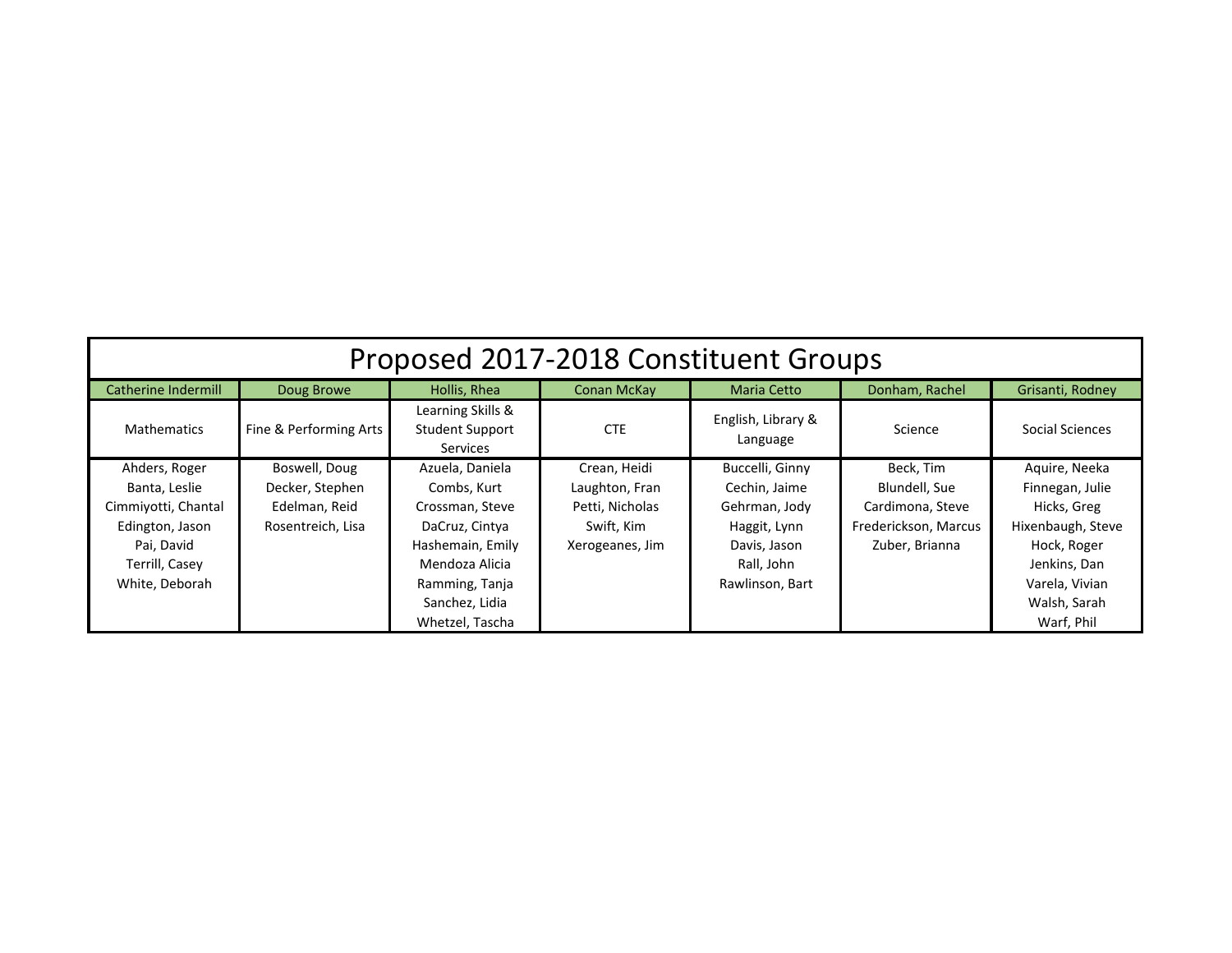# Academic Senate 2016-2017 End of Year Report and Review of Goals

In the 2016-2017 Academic year, the Academic Senate of Mendocino College set out to complete many goals. As is often the case, the number of goals was lofty, and many of the goals were not completed. There has been work on a number of goals, and many of these goals will likely move forward into the 2017-2018 Academic year. Following is a brief description of the work that has been done towards the goals, or some general information, with cited references as appropriate and available.

The first goal, "**Committees – Look to consolidate, streamline, and update to include staggered staffing**" has several parts to it, but the idea of staggered staffing has been almost completely achieved. Staggered staffing has been almost realized for full time faculty on most committees, excepting the Foundational Skills committee (need one committee member to extend to 2019 to achieve the desired stagger) and Academic Senate itself which has six of the eight full time senator positions, and one of the two part time senator positions, up for election in 2018. *(Faculty Committee Assignments 2017-2018 Document – on Website)* In order to truly stagger the senate, two of the full time positions would need to either be elected for one year, or three years. However, to keep this 'perfect stagger', some mechanism would need to be considered for any President or Vice President elected from among the sitting senators who is in the middle of their two year term. One solution may be to consider the senator position vacated and hold an election for a one year replacement.

As mentioned above, the goal had several sub-goals built into it. The first sub-goal was "**Scheduling of Committees and faculty schedules – college hour – moving around committees to allow others to participate.**" The Senate has had a first reading on a resolution for College Hour *(Academic Senate Minutes 5-11-17)* and plans to have a second reading early in the Fall 2017 semester. From there it will go to the Mutual Agreement process with administration.

The next sub-goal is **"Consistent guidelines for having applicants volunteer for committees (FT and PT)"**, for which no work has been done towards this goal.

The last sub-goal is **"Keen attention paid to Professional Development/Flex/Professional Leave, and to getting PD to work."** The Professional Development committee met during the Fall semester. The only progress that was made was to have the representation on the committee be made equal among the three employee groups (**Academic Senate Minutes 9-9-16, President's Report**). The committee now is comprised of a chair (HR Director), and two employees each from Classified, Faculty, and Management.

The next goal was **"Investigate and recommend actions with regard to administrative workload of faculty."** No work was done towards this goal.

Goal number 3 was **"Investigate hiring policies, practices, and training for hiring committees, including the role of the faculty chair on hiring committees."** Senators have been asked to gather information from faculty and report back (**Academic Senate Minutes 5-11-17**). This topic is continuing on in the first regular semester agenda. Jason and Catherine met with VPESS Polak and HR Director Myers to begin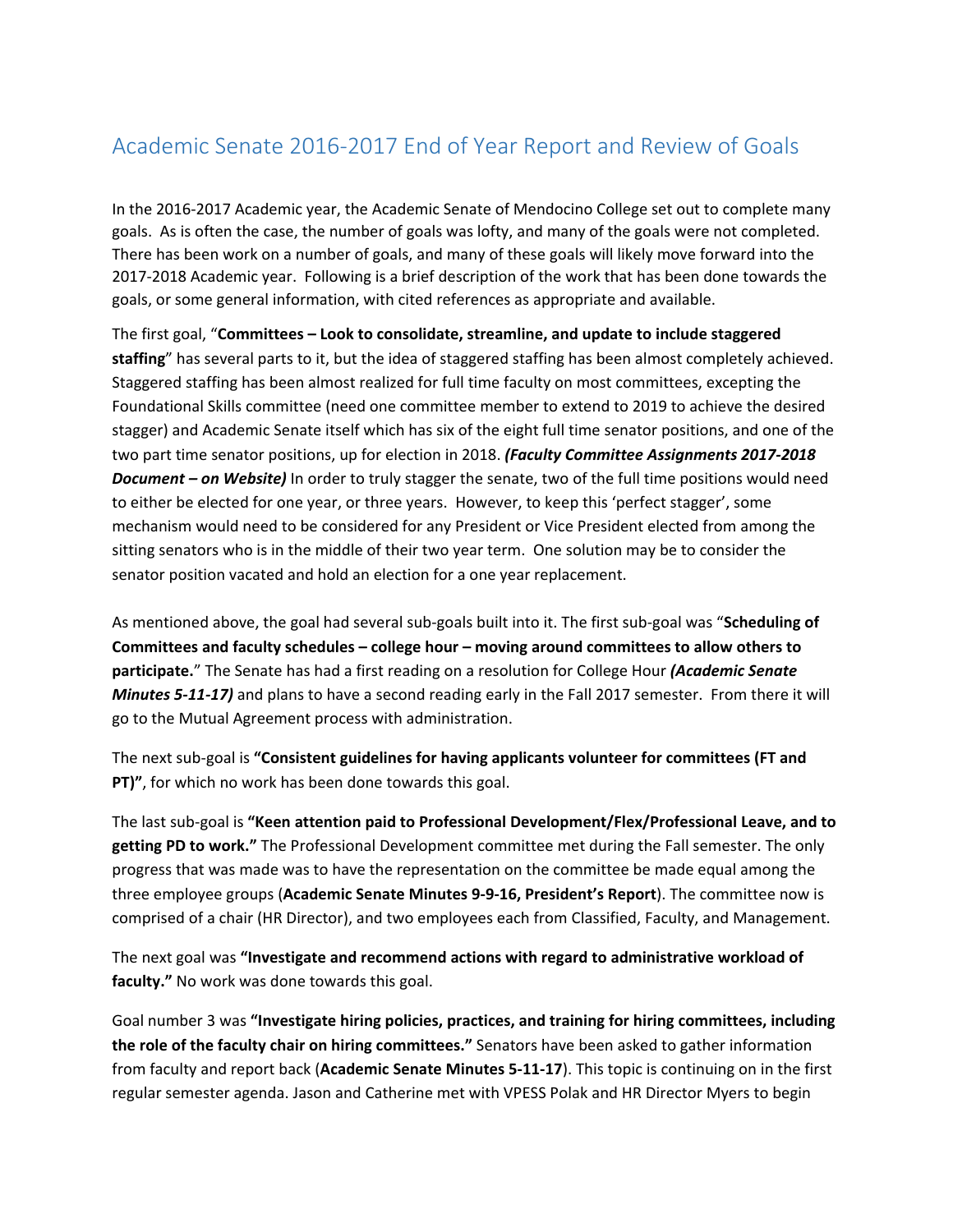discussing the process that we were beginning, and to let them know we would request a meeting to begin further work on this in Fall 2017**(Academic Senate Minutes 3-9-16, President's Report**).

Goal number 4 was **"Investigate and possibly implement a process for electronic voting for Senate."** There has been Minimal progress on this goal. The Academic Senate Constitution outlines that the election must be secret and verified. The original thought was that we could hold an election similar to the way that MCFT does – allowing for email votes to be received, with the understanding that these votes would not be secret. We will either need to identify what kind of secure voting can happen or amend the current constitution.

Goal number 5 was **"Investigate and Recommend Open Educational Resources and Zero Cost Degrees."** There has been Minimal discussion and work towards this goal. While there has been some discussion with Administration about OER **(Academic Senate Minutes 8-21-16)**, there has been no actual investigation of OER and Zero Cost Degrees by the Academic Senate.

Goal number 6 was **"Investigate and report back on issues surrounding Dual Enrollment"** and was to include information on **"liability, mandated reporting, and how instructors are being hired/paid/evaluated."** It was suggested that the Senate **"Form an Ad hoc committee."** VPESS Polak presented to the Senate (**Academic Senate Minutes, October 7, 2016).** An ad hoc committee was formed and a report was given in the Spring (**Academic Senate Minutes 4-27-17**). Further questions were raised based on their findings which the senate decided should be investigated in the future.

The final goal also had sub-goals. The heading of the goal was **"Investigate and implement methods to increase communication and awareness of issues with faculty."** The first sub-goal was **"Includes cleaning up the agendas and minutes on the website/portal for all planning/participatory governance committees."** This is being done but is being hampered by not having a dedicated administrative support person. Most of the minutes have been taken and prepared by the AS President or Vice President, with a few meetings being covered by part time employees. The senate has been looking for part time help and is currently recruiting from among the part time faculty to possibly take and prepare minutes. The website has been updated, cleaned up, and streamlined to be easier to navigate and find important information, and minutes have been updated as they have been approved and finalized, though this has not happened in as nearly a timely fashion as it should.

The next sub-goal was **"Need to also address the new initiatives and software the college is using, including how E-Lumen will help with Program Review."** Many initiatives have come to the college and the Senate has worked hard to provide information to the faculty and serve as the faculty voice to the administration. These include

- Pass Grading (**Academic Senate Minutes, 9-9-16)**
- Middle College **(Academic Senate Minutes: 11-18-16, )**
- Mendocino College Substantive Change Report **(Academic Senate Minutes 11-29-16)**
- Resolution F' 16.01 Mendocino College Faculty Pledge of Support **(Academic Senate Minutes 12-6-16)**
- Resolution F'16.02 Sanctuary Campus Status **(Academic Senate Minutes 12-9-16)**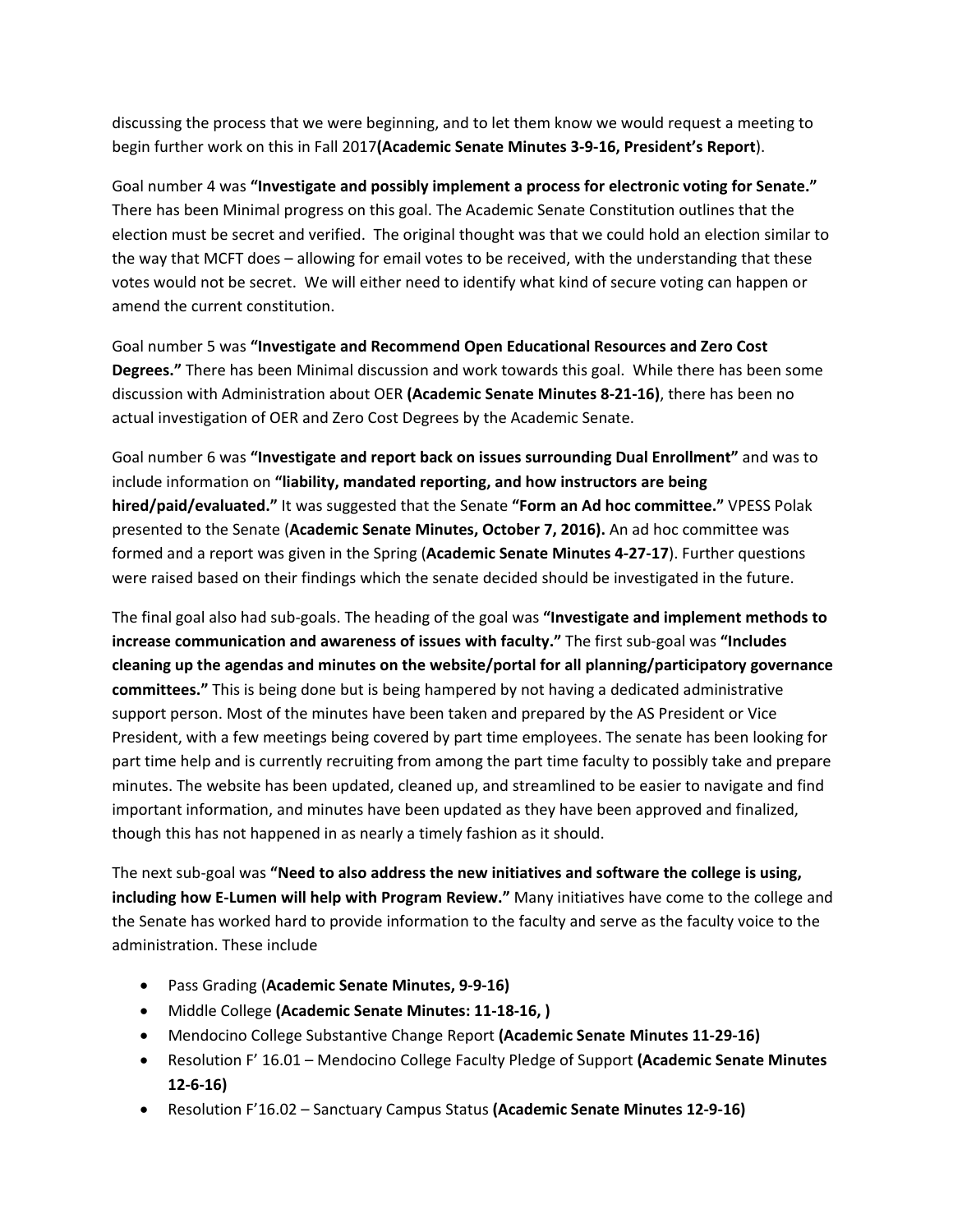- Distance Education Committee Recommendation (**Academic Senate Minutes 2-23-17**)
- Middle College (**Academic Senate Minutes 5-11-17)**
- Reallocation of Space (**Academic Senate Minutes 5-18-17)**

The next sub-goal was **"Stay on top of working with administration to make program review more meaningful."** VPESS Polak gave an overview to the senate on program review and E-Lumen (**Academic Senate Minutes, 3-9-17**) as well as to the faculty at a faculty meeting.

The next sub-goal was to "**create an Ad hoc committee for this" goal**. However, no senator was able to take on an Ad hoc committee for this last year.

The final sub-goal was to **"Invite a member of key committees to report to the senate at least annually, including: Professional Development, Equity, Distance Education, Foundational Skills, SSSP, SLOT, Curriculum, and Flex."** Every committee listed presented during the academic year, with the exception of the Flex Committee and SSSP. SSSP has been on hiatus, with much of the work being done through Student Equity and the Student Services Council. There is every expectation that the Flex Committee will come and present this next year. (**Various Academic Senate Minutes: Distance Education 9-9-16, Student Equity 10-7-16, Student Learning Outcomes 12-9-16, Foundational Skills 4-6-17, Curriculum 4- 27-17, Professional Development 4-27-17)**

There were several ongoing matters that were included in our list of goals, with an eye towards perhaps some of them being folded into our bylaws in the future. These include:

• Continue to support effective communication & collaboration between faculty & administration / management. Identify potential points of friction and possible solutions. Communicate faculty support for administration as applicable.

This is an ongoing issue but one that I feel confident will be 'better' this next year. A technical visit with representatives from ASCCC and CCLC is planned for early in the Fall semester.

• Review state-of-the-college with regard to SLOs, PSLOs & ISLOs

This is ongoing through the work of the SLO Committee and SLO Committee Chair, and their report to the Academic Senate.

• Review Constitution &/or Bylaws (annually)

No formal review was done in the 2016-2017 year, but senators were asked to gather information from faculty with regard to the Constitution and Bylaws in order for this review to be completed during the 2017-2018 year (**Academic Senate Minutes 5-18-17)**. There has been discussion of putting this into our bylaws.

• Follow progress and discussions occurring in key faculty committees & provide time in AS meetings for regular reports from key committees.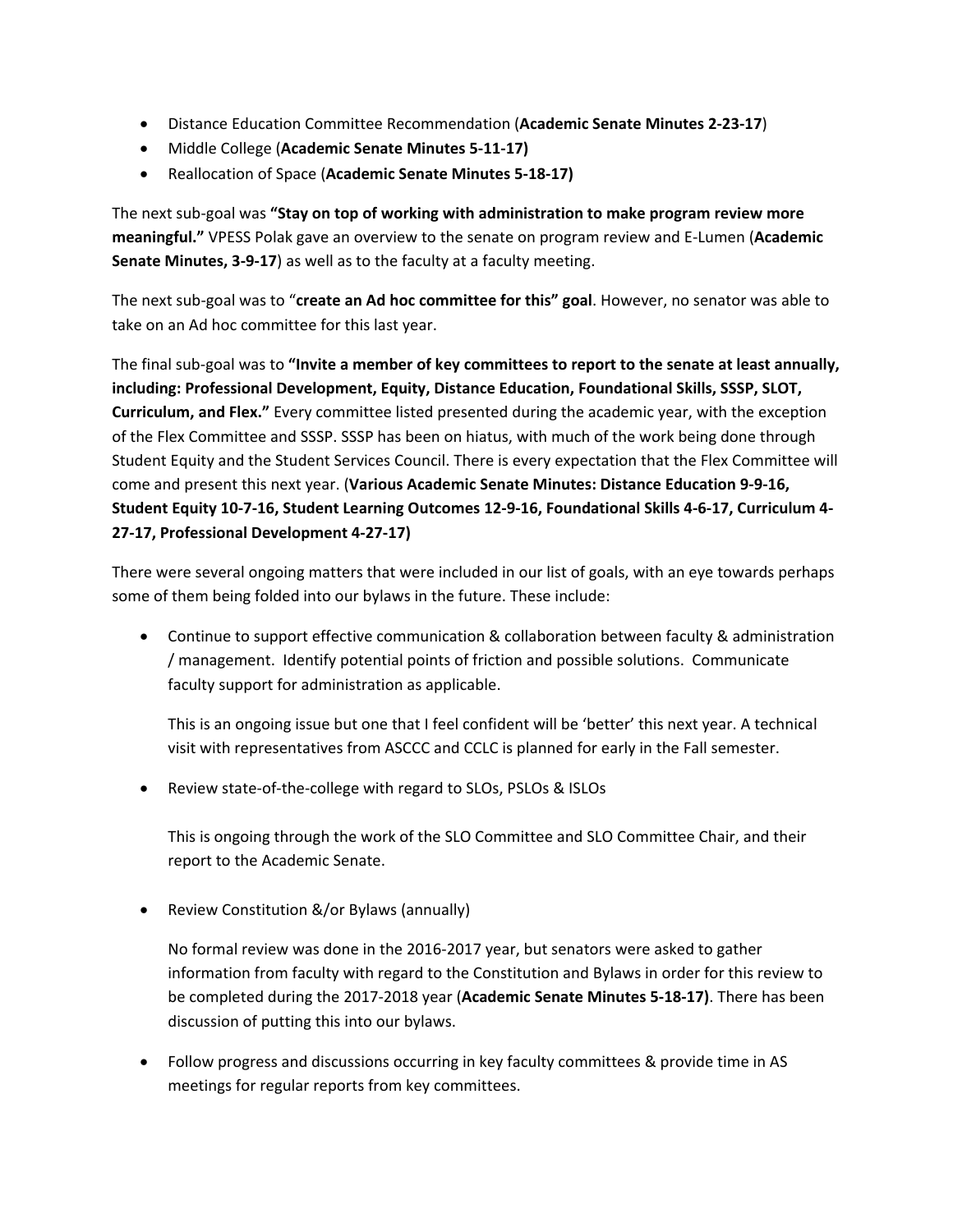This was mistakenly left in as ongoing, as it was part of one of our goals for the year.

• Review Equivalency Procedures

This has been ongoing in an organic way – that is, during the year and in the course of working on equivalencies, much learning has taken place. There are two areas that we need to focus on here; the way we review and grant (or deny) equivalency, and the AP itself. One recommendation going forward would be to create a standing 'Equivalency Committee'. The AP itself needs to be looked at for clarity of language and for compliance with law.

There is every reason to think that this will become part of our goals for 2017-2018.

• Support continued representation & involvement of our local AS at statewide level  $\{8, 8, 10\}$ 

With Conan McKay the Area B rep, Jason Edington volunteering on committees and for the IEPI, as well as attending Plenary sessions and Faculty Leadership, Catherine Indermill attending the Minimum Qualification meeting in Fall 2016, Vivian Varela staying involved in statewide committee work for DE, and Tascha Wetzel attending the Curriculum Institute, we are fairly well represented at the state level (that's about 10% of our full-time faculty involved). Efforts are also being made to have part-time faculty involved as well (three part-time faculty attended the Part Time Leadership Conference given by ASCCC). Further, there is continuing outreach to our faculty to be involved in the C-ID effort, Legislative and Strong Workforce initiatives, Placement Testing, Math Pathways, etc., and other initiatives as they are presented.

As to the work of the Senate throughout the year, there were many other topics and issues that were handled by the Senate. These include:

- Federal Work study funds allocated to Academic Senate to be disbursed to student workers working for faculty. **(Academic Senate Minutes 9-23-16)**
- Placement of faculty on many hiring committees and standing committees. **(Academic Senate Minutes 9-9-16, 9-23-16, 10-21-16, 10-28-16, 11-18-16, 12-9-16, 1-26-17, 2-9-17, 3-9-17, 3-30- 17, 4-6-17, 4-27-17, 5-11-17)**
- Curriculum Committee Co-Chair Division of Tasks **(Academic Senate Minutes 10-7-16)**
- Preparing our delegate for both Fall and Spring ASCCC Resolution voting**(Academic Senate Minutes 10-21-16, 10-28-16, and 3-30-17)**
- Academic Rank Update **(Academic Senate Minutes 11-18-16)**
- Discussion of a Campus Climate Survey **(Academic Senate Minutes 1-26-17)**
- Review and acceptance of the Accreditation Midterm Report **(Academic Senate Minutes 3-23- 17)**
- Discussion on Hiring Practices and Minimum Qualifications **(Academic Senate Minutes 3-30-17)**
- Distance Education Recommendations for 2017-2018 Flex Activities **(Academic Senate Minutes 4-6-17)**
- Resolution include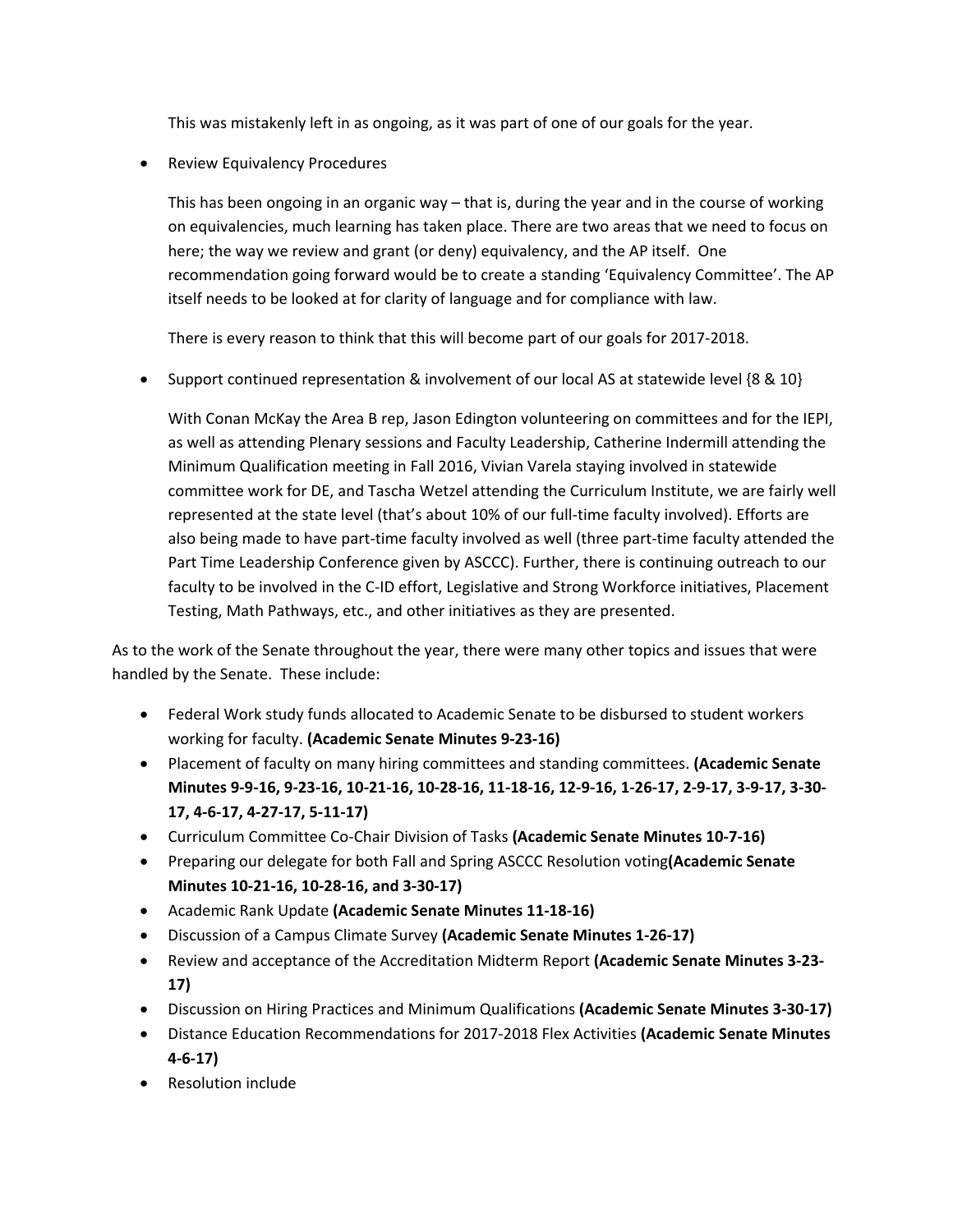- o S'17-01: Distance Education Committee Recommendations for Canvas (**Academic Senate Minutes 4-27-17)**
- o S'17-02: Mendocino College Faculty Decision Making Processes for President's Policy Advisory Committee (PPAC) **(Academic Senate Minutes 5-11-17)**
- Elections for 2017-2018 Academic Senate **(Academic Senate Minutes 5-11-17)**
- Allocation of Space (**Academic Senate Minutes: 5-18-17**)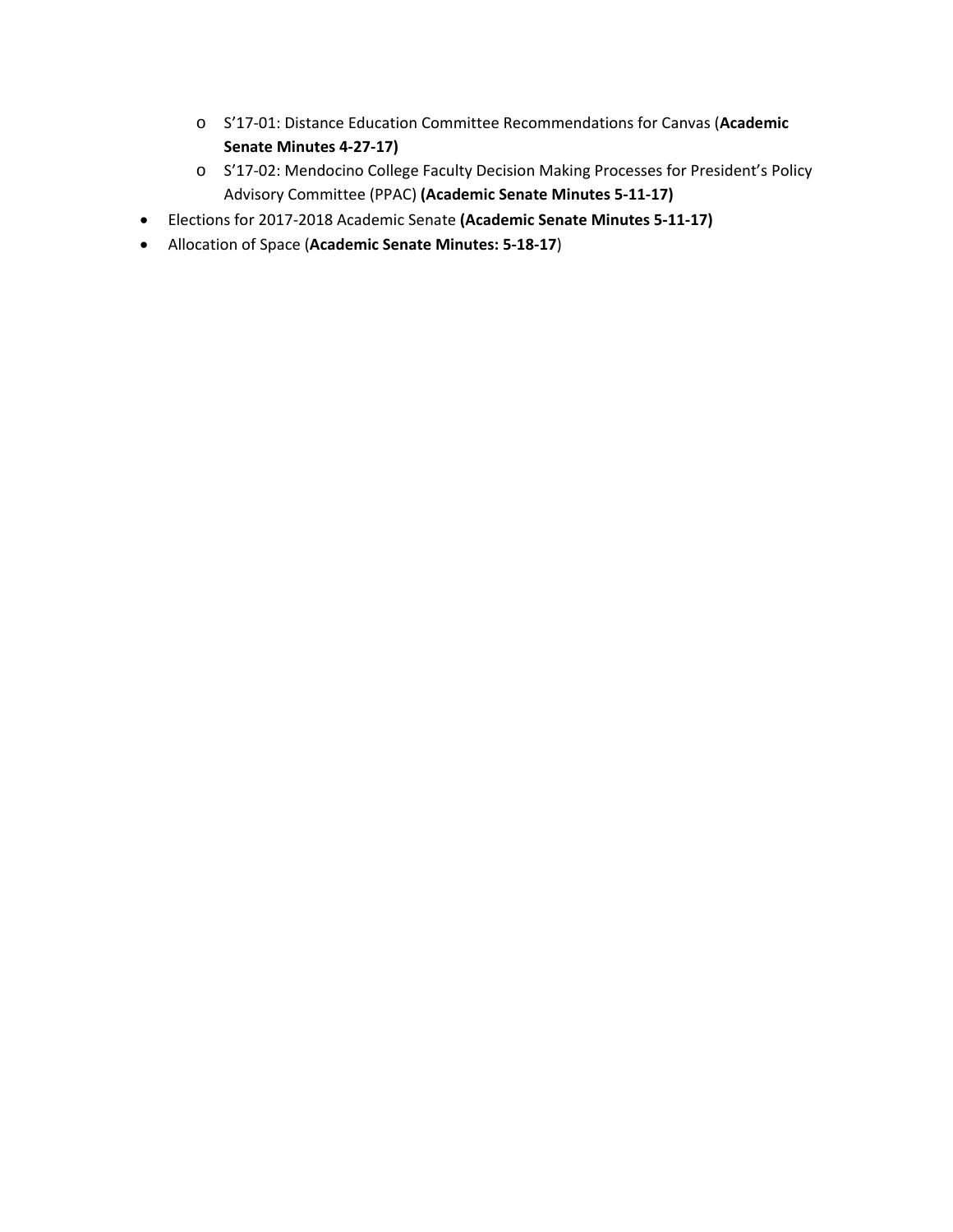# **Hiring Committee Recommendations**

Grounds Hiring Committee (Ukiah Campus): Jim Xerogeanes Facilities Specialist (Coast Campus): Nicolas Petti or Doug Browe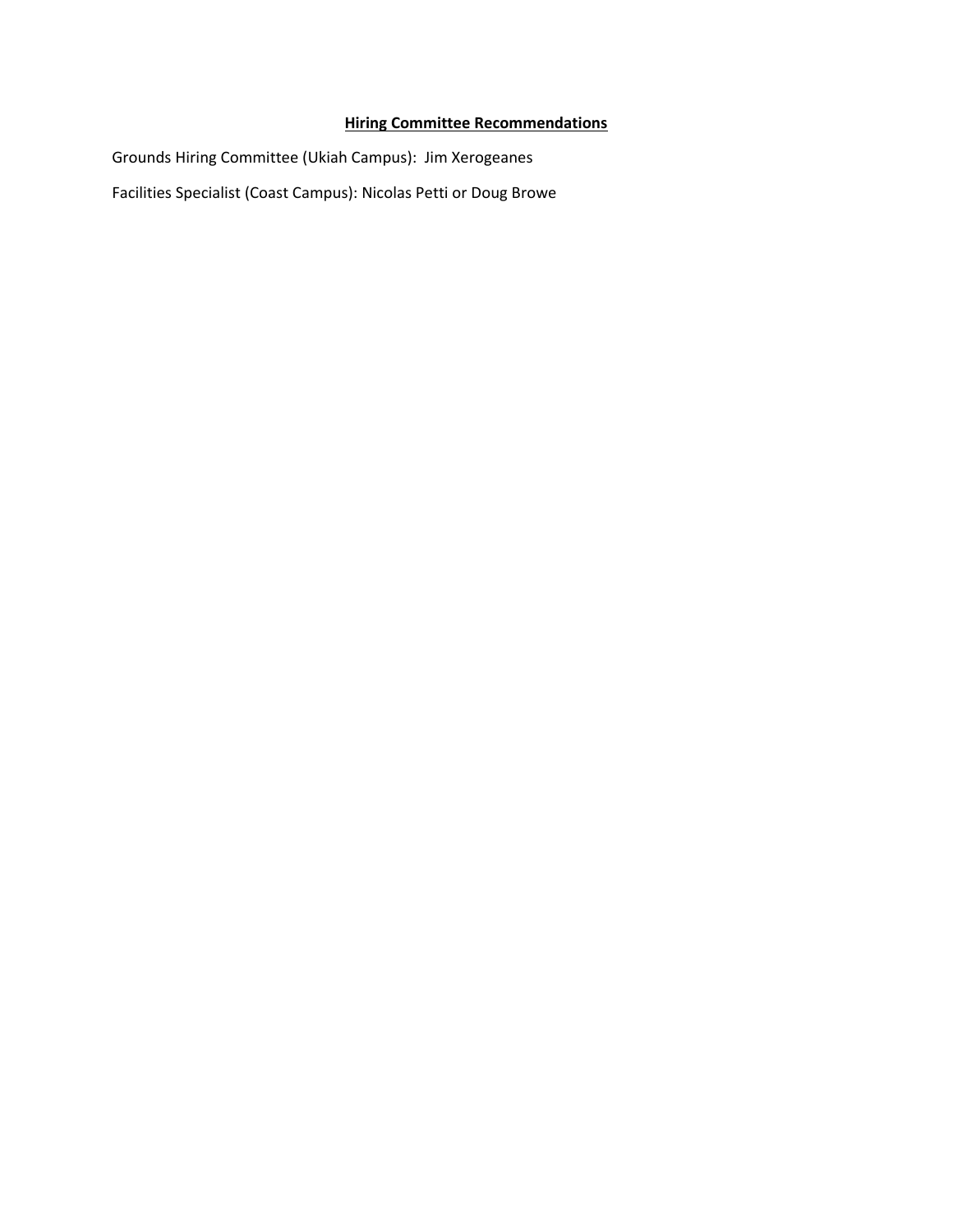# **2017-2018 Committee Faculty Assignments**

The following is the current committee staffing of full and part time faculty. Please note that the year in parenthesis next to a faculty members' name indicates the end of their two-year term, ending in Spring. Also note that any vacancies are highlighted in yellow. Recommendations are in Green.

# **Academic Review**

Steve Crossman (2018), Catherine Indermill (2018), Cintya Da Cruz (2019), Deborah White (2019)

# **Accreditation Steering**

Alicia Mendoza (2018), Need 1 more (Preferably a Senator)

Recommendation: Conan McKay (2019)

# **Academic Senate**

Jason Edington (President - 2018), Catherine Indermill (Vice President - 2018), Rachel Donham (2018), Doug Browe (2018), Maria Cetto (2018), Conan McKay (2018), Part Time Faculty (2018), Rhea Hollis (2019), Rodney Grisanti (2019), Taylor Cannon (2019)

#### **Curriculum**

Tascha Whetzel (Chair: 2017-2019), Julie Finnegan (2018), Marcus Frederickson (2018), Tanja Ramming (2019), Sarah Walsh (2019), Kurt Combs (Articulation Officer), Vivian Varela (Distance Education Coordinator), Part Time Faculty (2018), Full Time Faculty (2019)

Recommendation: Reid Edelman (2019)

# **Distance Ed (DE)**

Phil Warf (2018), Bart Rawlinson (2018), Catherine McKay (2018), Conan McKay (2019), Steve Crossman (Counselor), Full Time Faculty (2019), Full time Faculty (2019)

Recommend Casey Terrill and Tanja Ramming (Ginny Buccelli)

#### **Education Action Plan (EAP)**

Jason Edington (Academic Senate President), Catherine Indermill (Academic Senate Vice President), Tim Beck (2018), Andrew Lutsky (2018), Dan Jenkins (SLOT Committee Chair), Vivian Varela (Distance Education Coordinator), Tascha Whetzel (Curriculum Committee Chair)

#### **Enrolment Management (EMC)**

Marcus Frederickson (2018), Roger Hock (2018), Jessica Crofoot (2018), Reid Edelman (2019), Steve Hixenbaugh (2019), Lisa Rosenstreich (2019), Senator (Co-Chair 2018)

#### **Equity**

Alicia Mendoza (2018), Maria Cetto (2018), Steve Crossman (2019), Nicholas Petti (2019), Lidia Sanchez (2019), Faculty Co-Chair (2018)

# **Facilities**

Jim Xerogeanes (2018), Steve Cardimona (2019)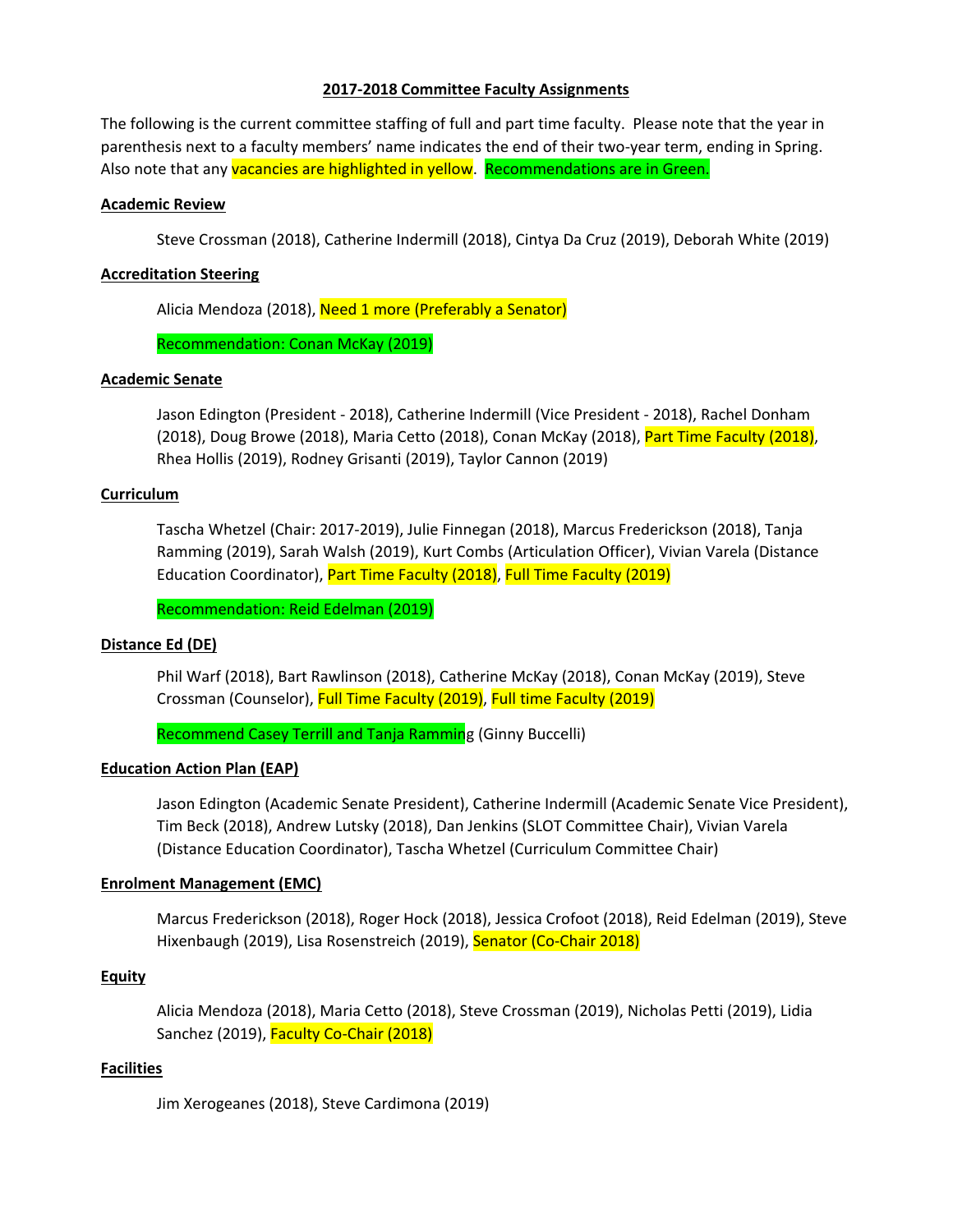### **Faculty Association**

Vivian Varela (2017), Rhea Hollis (2018), Full Time Faculty (2019)

Recommendation: Tim Beck (2019)

#### **Faculty Office Space**

Deborah White (2018), Greg Hicks (2018), Phil Warf (2019), Reid Edelman (2019)

# **Flex**

Jody Gehrman (2018), Leslie Banta (2019), Roger Hock (2019)

#### **Foundational Skills**

Ginny Buccelli (Chair-2018), Roger Ahders (2018), Conan McKay (2018), Alicia Mendoza (2018), Machiko Shimada (2018), Maria Cetto (2019), Cintya Da Cruz (2019)

#### **Outreach and Marketing**

Steve Hixenbaugh (2018), Nicholas Petti (2019), Lidia Sanchez (2019)

#### **Planning and Budgeting (PBC)**

Jason Edington (Academic Senate President), Catherine Indermill (Academic Senate Vice President), Pat Thygesen (2018)

# **Presidents Policy Advisory Council (PPAC)**

Jason Edington (Academic Senate President), Phil Warf (2018)

#### **Professional Development**

Jason Edington (Academic Senate President), Full Time Faculty (2019)

# Recommend: Roger Hock

# **Professional Leave**

Roger Hock (2018), Tim Beck (2019), Full Time Faculty (2019)

Recommend: Sarah Walsh (Nicholas Petti)

#### **Student Learning Outcome Team (SLOT)**

Dan Jenkins (Chair – 2018), Doug Boswell (2018), Casey Terrill (2018), Taylor Cannon (2018), Doug Browe (2019), Conan McKay (2019), Brianna Zuber (2019)

# **Staffing**

Rodney Grisanti (2018), Lisa Rosenstreich (2018), Bart Rawlinson (2019), Greg Hicks (2019), Jody Gehrman (2019), Part Time Faculty (a volunteer is pending Senate approval)(2019)

Recommend: Melissa Timmen (2019)

#### **Technology**

Sue Blundell (2018), David Pai (2018), Stephen Decker (2019)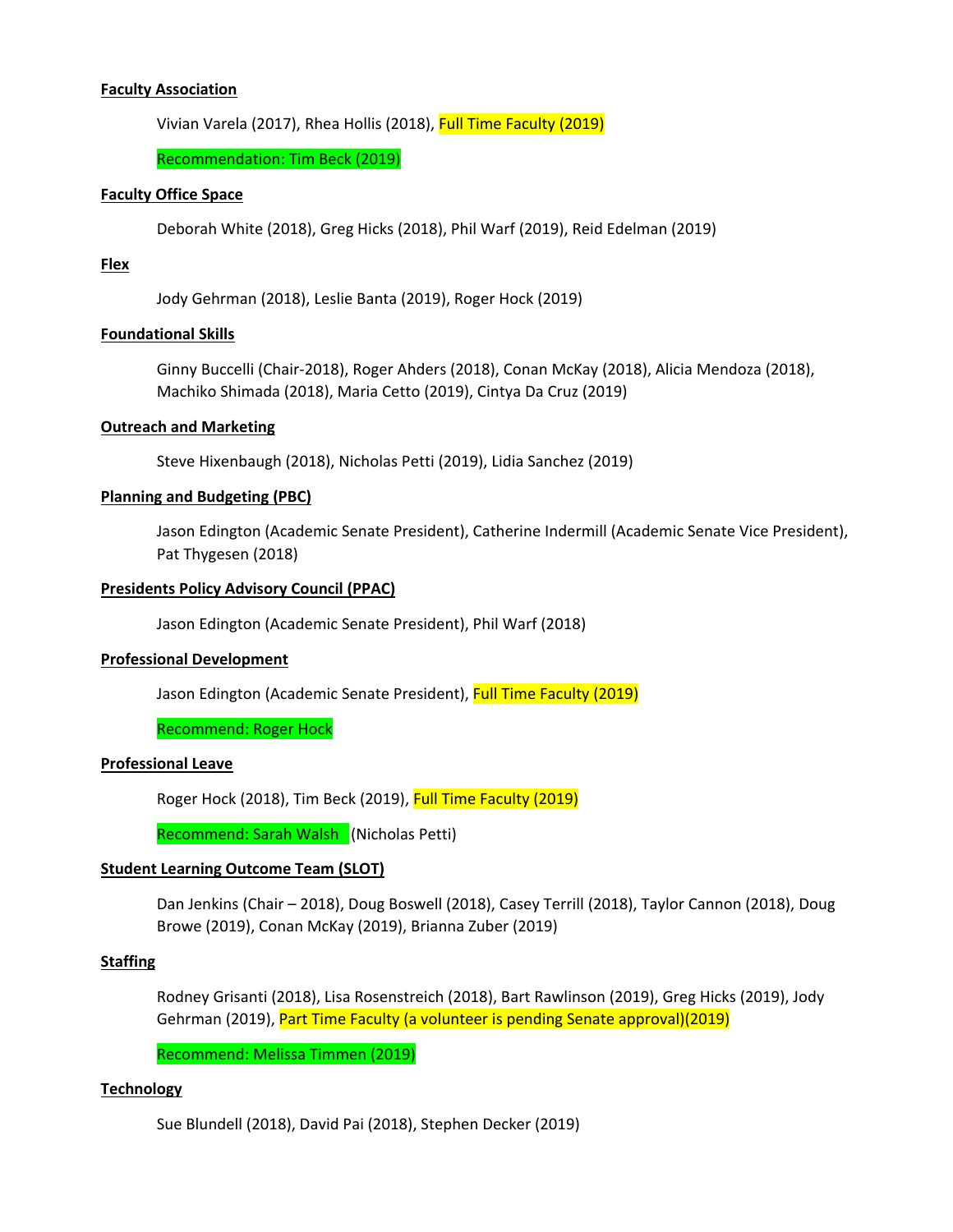To The Board of Trustees of Mendocino College:

As an institution of higher learning, we are committed to pursuing truth and social justice. Both ideals can be worked toward simultaneously.

We are against the false dichotomy that imagines Truth stands on one side, and Social Justice on the other. The process of education is learning how to apply the various forms of truth-seeking: the scientific method; data analysis; diligent conversations based on integrity and humility; and applying the insights drawn from literature, the arts, and the sciences.

Inasmuch as we believe in these ideals, we are continually reminded of how much further our nation —and the larger world — needs to go to accomplish them. Social justice seeks to provide opportunities and resources to everyone, regardless of their differences. Social justice believes that human beings deserve every right and opportunity, regardless of their "race, religious creed, color, national origin, age, ancestry, physical and/or mental disability (including HIV and AIDS), medical condition, genetic information, marital status, sex, gender identity, gender expression, sexual orientation, military and/or veteran status." \*

In our classrooms we seek to generate open and honest discussions about a variety of topics. The faculty is committed to honoring the voices of all of our students.

The "Truth versus Social Justice" polemic is contentious and grossly politicized. No good purpose would be served by wading into these murky waters.

The faculty fully supports the values of Mendocino College and urges the Board of Trustees to reject any process of voting that seeks to deny either truth or social justice.

\* California Fair Employment and Housing Council / California's Anti-Discrimination and Anti-harassment Policy, effective April 1, 2016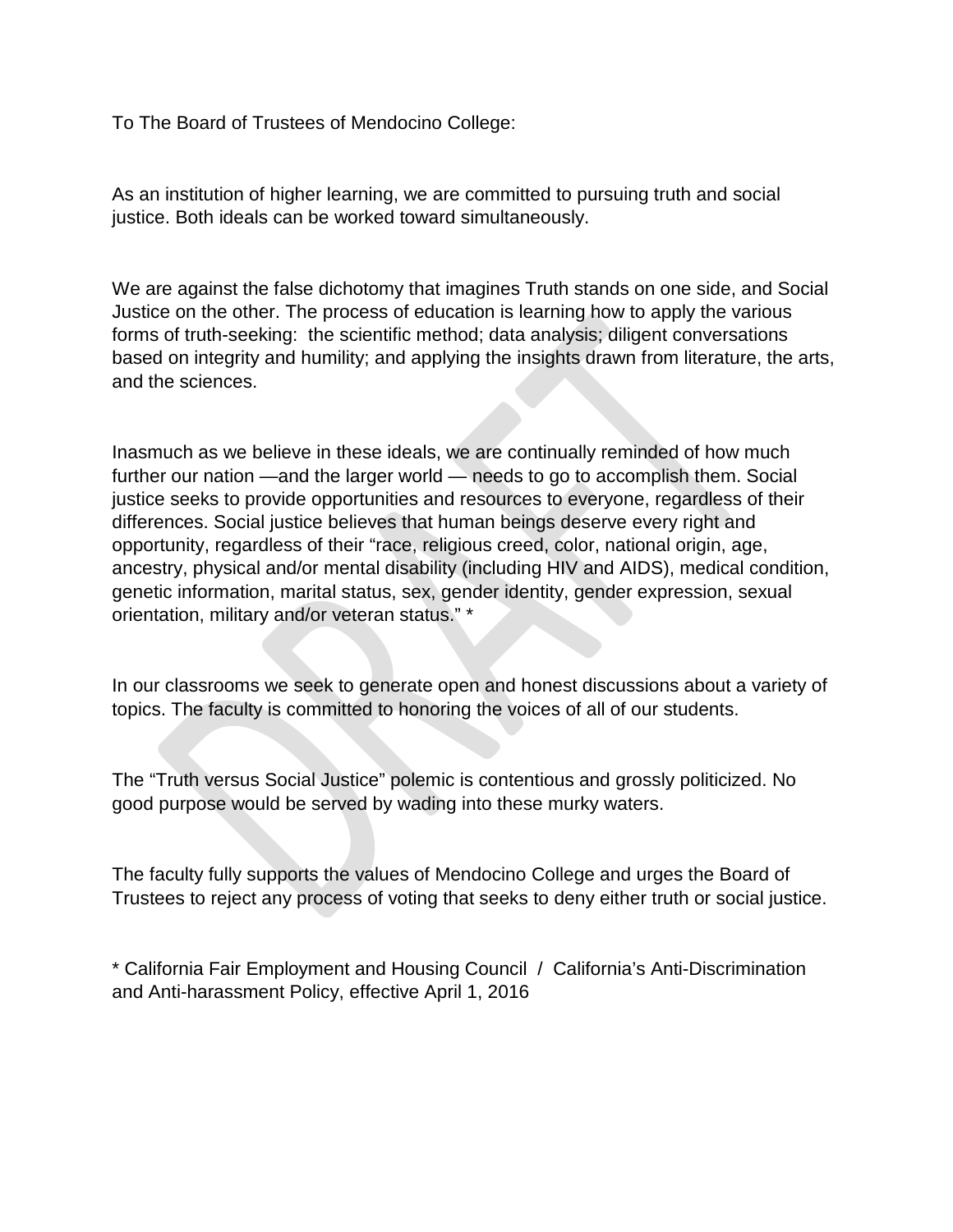# **Guided Pathways Liaison**

The Academic Senate for California Community Colleges (ASCCC) is actively seeking local academic senate liaisons to facilitate the inclusion of faculty voice in the implementation of the Guided Pathways Award Program outlined in the Governor's 2017- 2018 California state budget with a one-time allocation of \$150 million. The Chancellor's Office and the Board of Governors are responsible for statewide implementation of this program for colleges that includes "organizing students' academic choices in a way that promotes better course-taking decisions," as well as creating the necessary "framework for colleges to better organize existing student support programs and strategically use existing funding to support student success.<sup>"[1](#page-12-0)</sup> Thus, it is imperative that local senates within California community colleges are prepared to address the impacts of this transformational effort that requires engaging in deliberative conversations and creating collaboration with faculty, students, staff, and administrators, as colleges consider adopting a Guided Pathways framework.

The ASCCC strongly encourages the use of innovative strategies and actions that support students in achieving their educational goals. Resolution 9.12 F15 *Support Local Development of Curricular Pathways* urges local academic senates and curriculum committees to be genuinely involved in any decisions regarding curricular pathway programs under consideration. Furthermore, as colleges are designing and implementing pathways programs, ASCCC will be investigating and disseminating effective practices as directed by Resolution 9.03 F16 *Investigate Effective Practices for Pathways Programs*.

In response to the Guided Pathways Award Program implementation, the ASCCC Executive Committee approved the following expectations for Guided Pathways faculty liaisons appointed by local senate presidents:

- 1. Sign up for the ASCCC Guided Pathways listserv: [GuidedPathways@listserv.cccnext.net](mailto:GuidedPathways@listserv.cccnext.net)
- 2. Update and engage the local academic senate on statewide matters related to guided pathways.
- 3. Communicate with the local senate and campus faculty regarding guided pathways work and the implementation efforts that are relevant to the local college and/or district.

There may be additional expectations and responsibilities as the liaison position is defined by the local academic senate. The following list of expectations and responsibilities are **only**  suggestions that local senates may consider when selecting a faculty member. The Executive Committee understands that many local senates, and faculty in general, have limited resources and time; thus, liaisons can do as little or as much as they have time and resources.

# **Guided Pathways Liaison Expectations**

1. Consult with the senate leaders to create a mechanism for the most effective communication with faculty at the local campus about issues of common concern and/or support for Guided Pathways;

<span id="page-12-0"></span> <sup>1</sup> 2017-18 California State Budget, Edmund G. Brown Jr. Governor, State of California <http://www.ebudget.ca.gov/FullBudgetSummary.pdf>